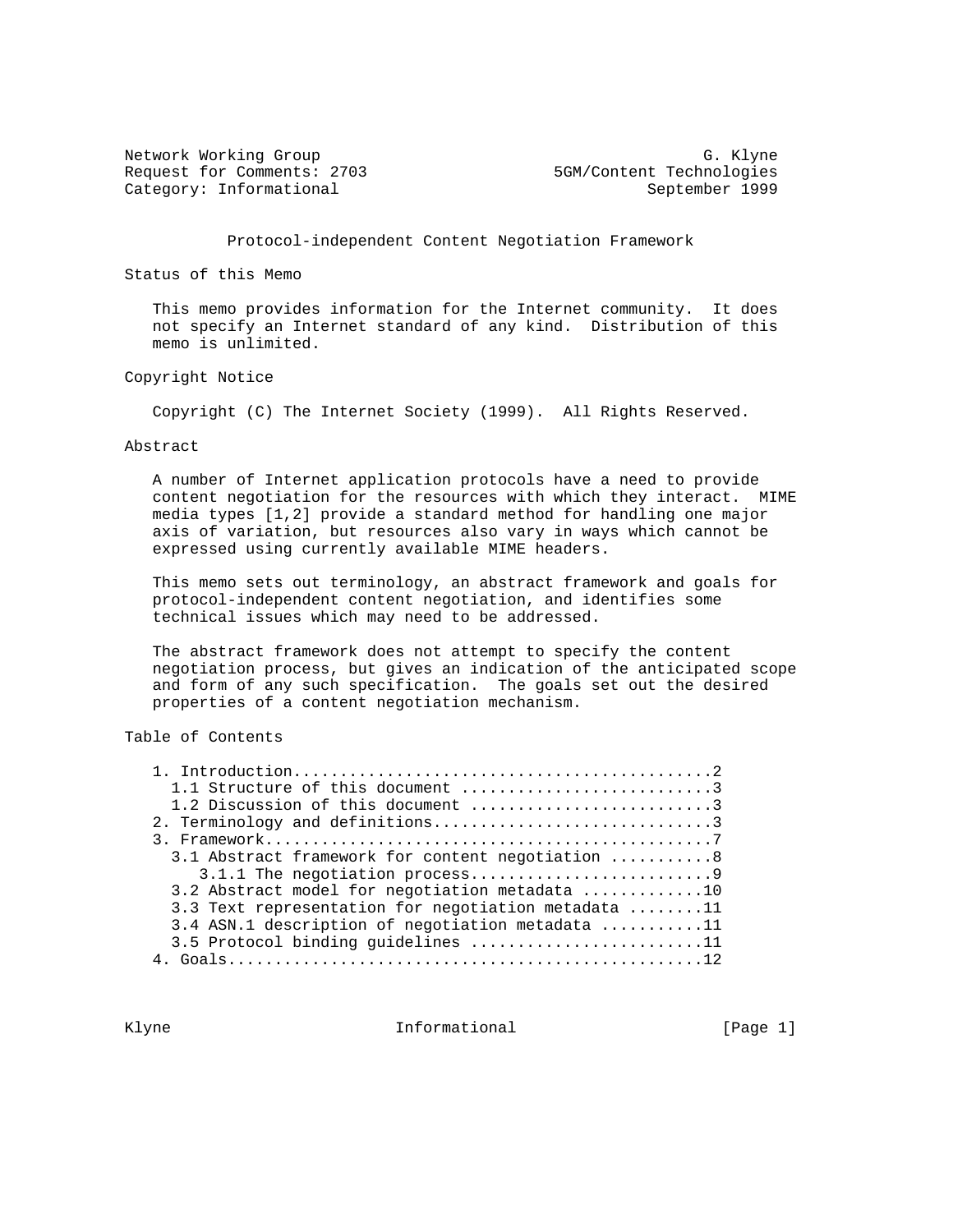| 4.1 Generic framework and metadata goals 12             |
|---------------------------------------------------------|
| 4.2 Protocol-specific deployment goals 12               |
|                                                         |
| 5.1 Non-message resource transfers 14                   |
| 5.2 End-to-end vs hop-by-hop negotiations 14            |
| 5.3 Third-party negotiation 15                          |
| 5.4 Use of generic directory and resolution services 15 |
|                                                         |
| 5.6 Performance considerations 15                       |
| 5.7 Confidence levels in negotiated options 16          |
| 6. Security Considerations16                            |
|                                                         |
| 6.2 Denial of service attacks 17                        |
| 6.3 Mailing list interactions 17                        |
| 6.4 Use of security services 17                         |
| 6.5 Disclosure of security weaknesses 18                |
| 6.5.1 User agent identification18                       |
|                                                         |
| 6.5.3 Personal vulnerability18                          |
| 6.6 Problems of negotiating security 18                 |
|                                                         |
|                                                         |
|                                                         |
|                                                         |
|                                                         |

### 1. Introduction

 A number of Internet application protocols have a need to provide content negotiation for the resources with which they interact. While MIME media types [1, 2] provide a standard method for handling one major axis of variation, resources also vary in ways which cannot be expressed using currently available MIME headers.

 This memo sets out terminology, a framework and some goals for a protocol-independent content negotiation framework, and identifies some technical issues which may need to be addressed.

 The framework does not attempt to specify the content negotiation process; rather it gives an indication of the anticipated scope and form of any such specifications.

 The statement of goals is intended to set out the desired properties of a content negotiation framework, while trying to avoid any assumption of the form that framework may take.

Klyne **Informational Informational** [Page 2]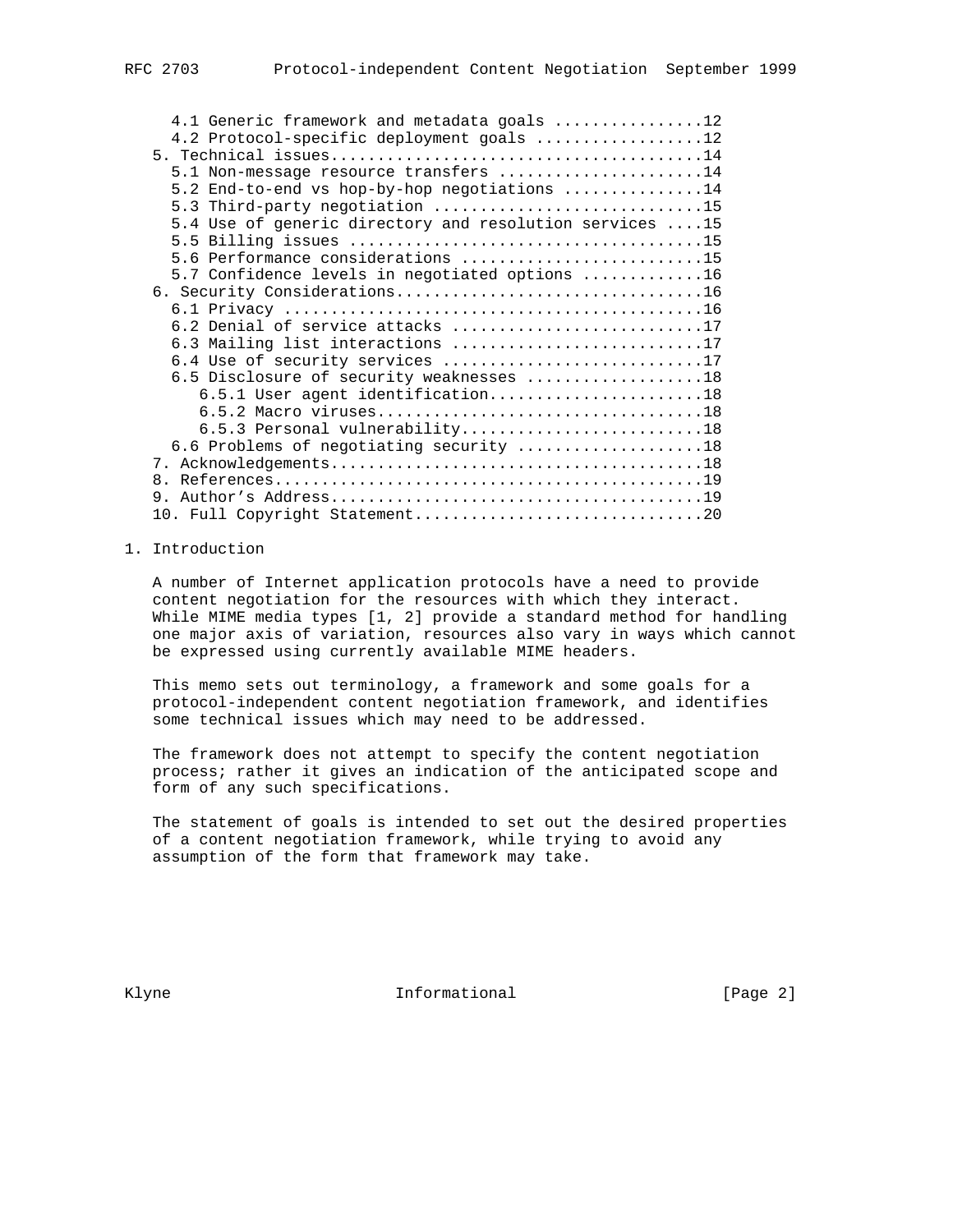# 1.1 Structure of this document

The main part of this memo addresses four main areas:

 Section 2 defines some of the terms which are used with special meaning.

 Section 3 outlines a proposed framework for describing protocol independent content negotiation.

Section 4 describes various goals for content negotiation.

 Section 5 discusses some of the technical issues which are raised by this document, with cross-references to other work where appropriate.

1.2 Discussion of this document

 Discussion of this document should take place on the content negotiation and media feature registration mailing list hosted by the Internet Mail Consortium (IMC).

Please send comments regarding this document to:

ietf-medfree@imc.org

 To subscribe to this list, send a message with the body 'subscribe' to "ietf-medfree-request@imc.org".

 To see what has gone on before you subscribed, please see the mailing list archive at:

http://www.imc.org/ietf-medfree/

2. Terminology and definitions

 This section introduces a number of terms which are used with specific meaning in the content negotiation documents. Many of these have been copied and adapted from [5].

The terms are listed in alphabetical order.

Capability

 An attribute of a sender or receiver (often the receiver) which indicates an ability to generate or process a particular type of message content.

Klyne **Informational** Informational [Page 3]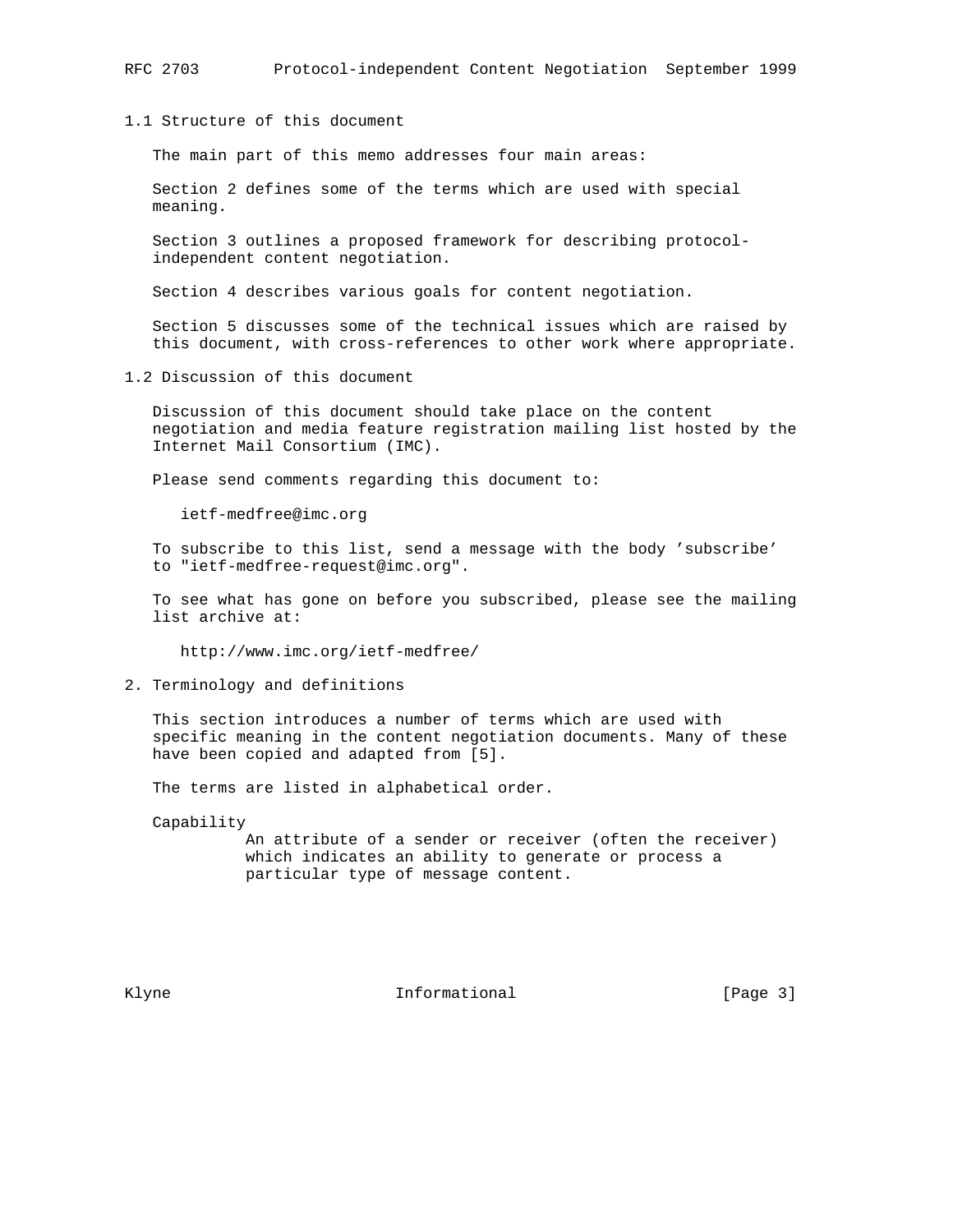Characteristic Some description of a sender or receiver which indicates a possible capability or preference.

Choice message

 A choice message returns a representation of some selected variant or variants, together with the variant list of the negotiable resource. It can be generated when the sender has sufficient information to select a variant for the receiver, and also requires to inform the receiver about the other variants available.

Connected mode

 A mode of operation in which sender and receiver are directly connected, and hence are not prevented from definitively determining each other's capabilities. (See also: Session mode)

 Content feature (see Feature)

Content negotiation

 An exchange of information (negotiation metadata) which leads to selection of the appropriate representation (variant) when transferring a data resource.

Data resource

 A network data object that can be transferred. Data resources may be available in multiple representations (e.g. multiple languages, data formats, size, resolutions) or vary in other ways. (See also: Message, Resource)

 Feature A piece of information about the media handling properties of a message passing system component or of a data resource.

## Feature tag

A name that identifies a "feature".

#### Feature set

 Information about a sender, recipient, data file or other participant in a message transfer which describes the set of features that it can handle.

 Where a 'feature' describes a single identified attribute of a resource, a 'feature set' describes full set of possible attributes.

Klyne **Informational** Informational [Page 4]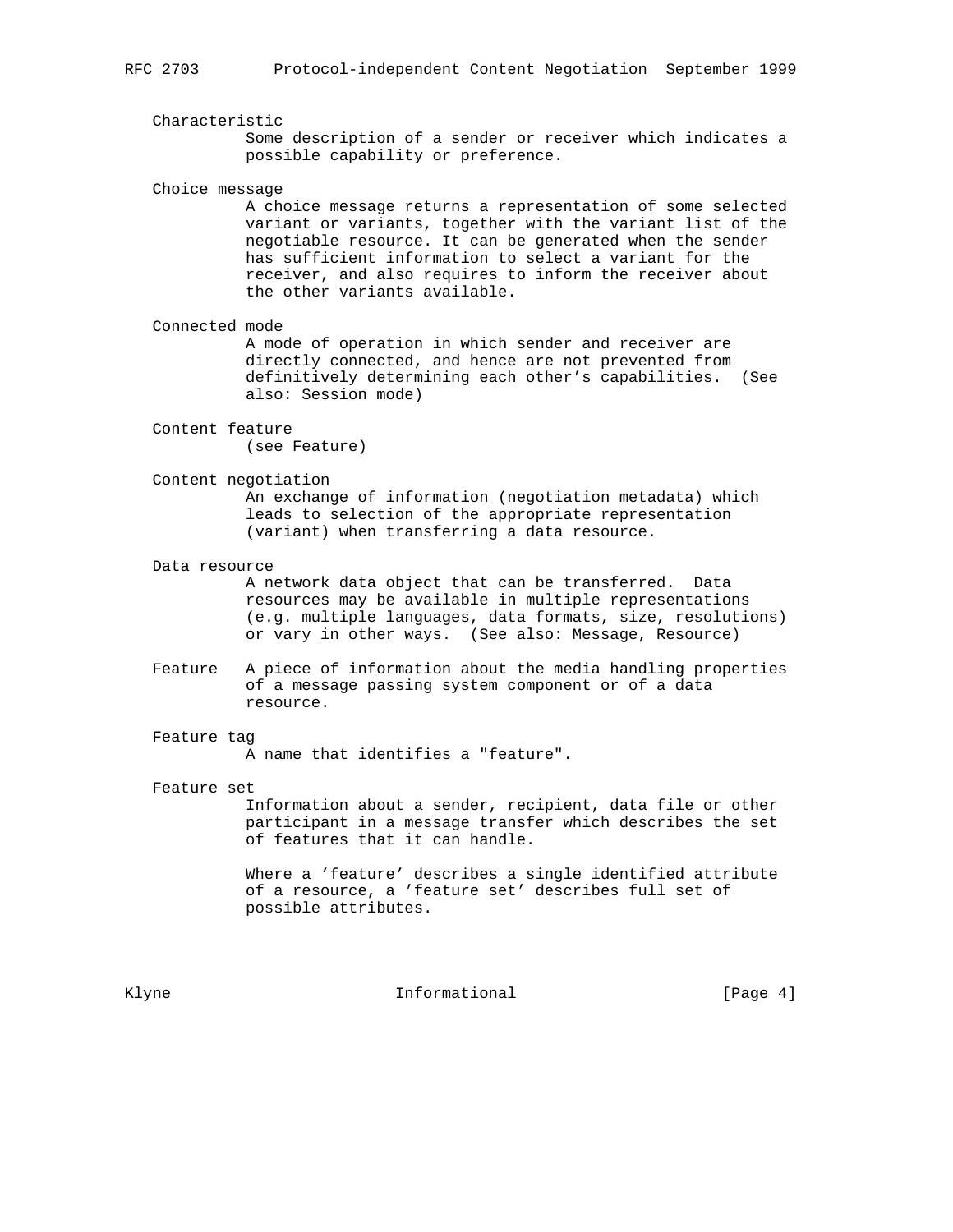#### List message

 A list message sends the variant list of a negotiable resource, but no variant data. It can be generated when the sender does not want to, or is not allowed to, send a particular variant.

### Media feature

 information that indicates facilities assumed to be available for the message content to be properly rendered or otherwise presented. Media features are not intended to include information that affects message transmission.

 Message Data which is transmitted from a sender to a receiver, together with any encapsulation which may be applied. Where a data resource is the original data which may be available in a number of representations, a message contains those representation(s) which are actually transmitted. Negotiation metadata is not generally considered to be part of a message.

> Message data is distinguished from other transmitted data by the fact that its content is fully determined before the start of transmission.

### Negotiated content

 Message content which has been selected by content negotiation.

#### Negotiation

(See: content negotiation)

Negotiable resource

 A data resource which has multiple representations (variants) associated with it. Selection of an appropriate variant for transmission in a message is accomplished by content negotiation between the sender and recipient.

#### Negotiation metadata

 Information which is exchanged between the sender and receiver of a message by content negotiation in order to determine the variant which should be transferred.

## Neighbouring variant

 A particular representation (variant) of a variant resource which can safely be assumed to be subject to the same access controls as the variant resource itself. Not all variants of a given variant resource are necessarily neighbouring variants. The fact that a particular variant

Klyne **Informational** Informational [Page 5]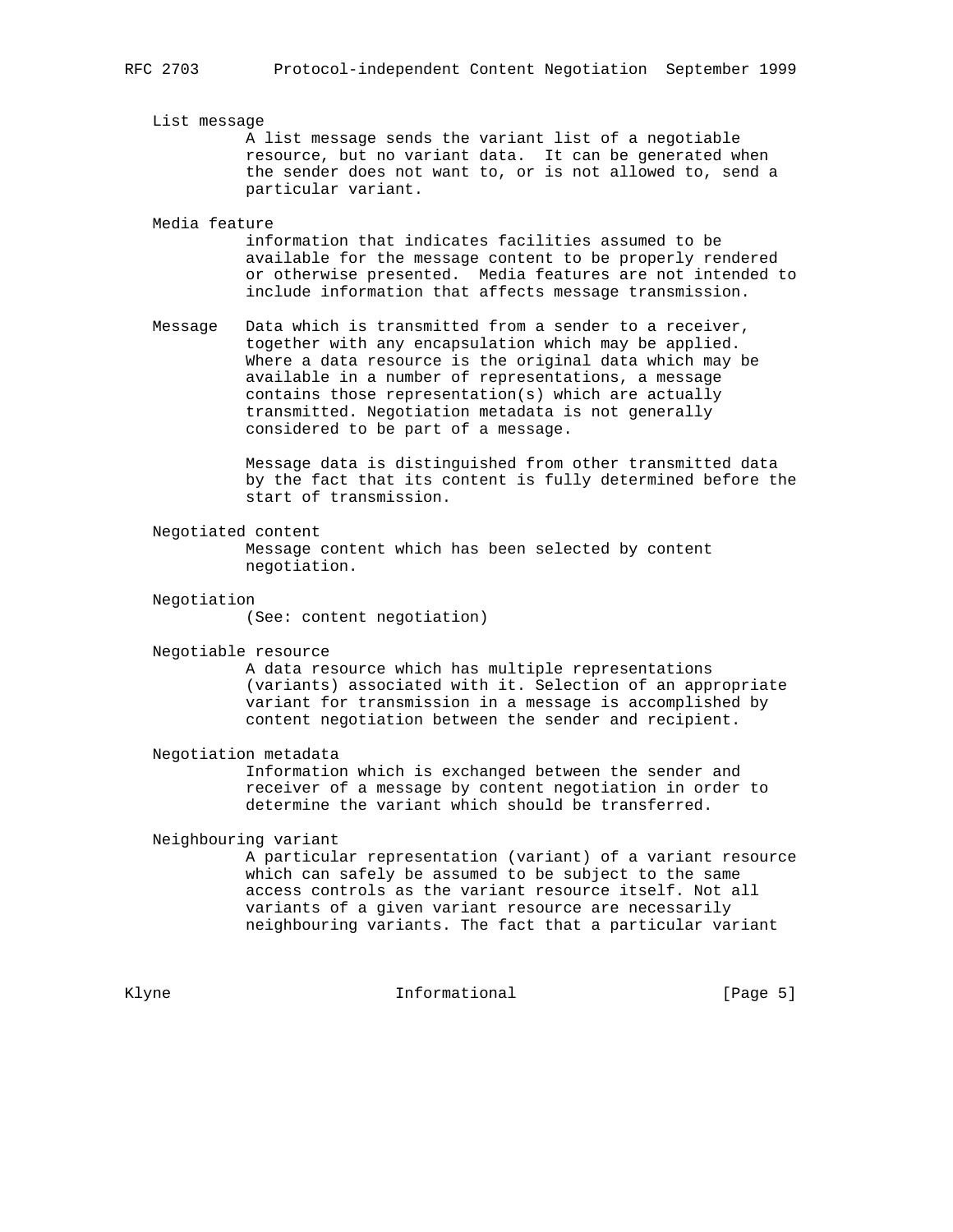is or is not a neighbouring variant has implications for security considerations when determining whether that variant can be sent to a receiver in place of the corresponding variant resource. It may also have implications when determining whether or not a sender is authorized to transmit a particular variant.

#### Preference

 An attribute of a sender or receiver (often the receiver) which indicates an preference to generate or process one particular type of message content over another, even if both are possible.

 Receiver A system component (device or program) which receives a message.

Receiver-initiated transmission

 A message transmission which is requested by the eventual receiver of the message. Sometimes described as 'pull' messaging. E.g. an HTTP GET operation.

- Resource A document, data file or facility which is accessed or transmitted across a network. (See also: Data resource)
- Sender A system component (device or program) which transmits a message.
- Sender-initiated transmission

 A message transmission which is invoked by the sender of the message. Sometimes described as 'push' messaging. E.g. sending an e-mail.

Session mode

 A mode of message transmission in which confirmation of message delivery is received by the sender in the same application session (usually the same transport connection) that is used to transmit the message. (See also: connected mode, store and forward mode)

- Store and forward mode A mode of message transmission in which the message is held in storage for an unknown period of time on message transfer agents before being delivered.
- Syntax The form used to express some value; especially the format used to express a media feature value, or a feature set. (See also: feature value, feature set, type.)

Klyne **Informational Informational** [Page 6]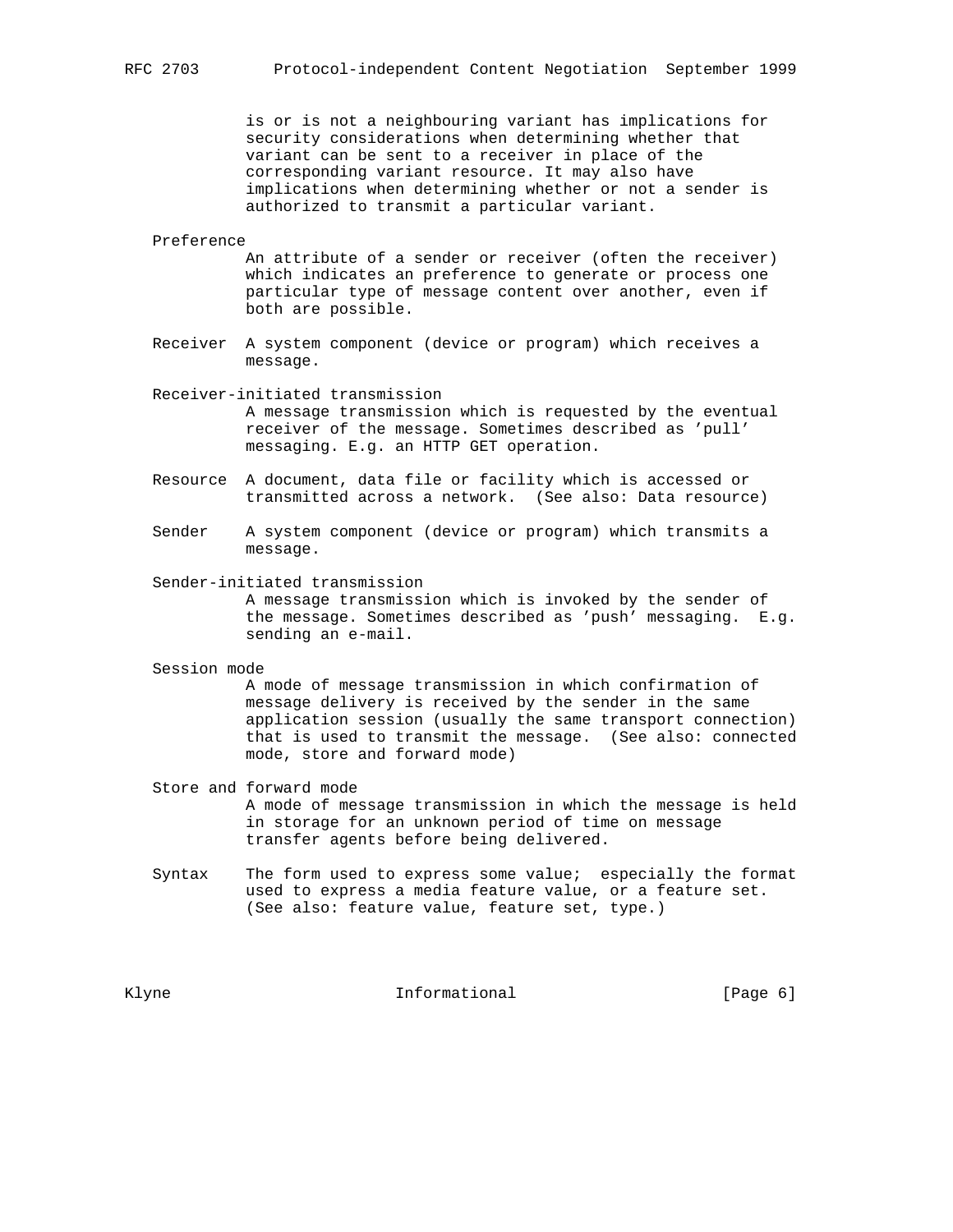### Transmission

 The process of transferring a message from a sender to a receiver. This may include content negotiation.

 Type The range of values that can be indicated by some identifier of variable; especially the range of values that can be indicated by a feature tag. (See also: feature, syntax.)

> NOTE: this differs from usage employed by the LDAP/X.500 directory community, who use the terms "attribute type" to describe an identifier for a value in a directory entry, and "attribute syntax" to describe a range of allowed attribute values.

User agent

 A system component which prepares and transmits a message, or receives a message and displays, prints or otherwise processes its contents.

- Variant One of several possible representations of a data resource.
- Variant list

 A list containing variant descriptions, which can be bound to a negotiable resource.

Variant description

 A machine-readable description of a variant resource, usually found in a variant list. A variant description contains a variant resource identifier and various attributes which describe properties of the variant.

### Variant resource

 A data resource for which multiple representations (variants) are available.

# 3. Framework

 For the purposes of this document, message transmission protocol capabilities are explicitly disregarded: it is presumed that these will be dealt with separately by some orthogonal mechanism.

Klyne **Informational** Informational [Page 7]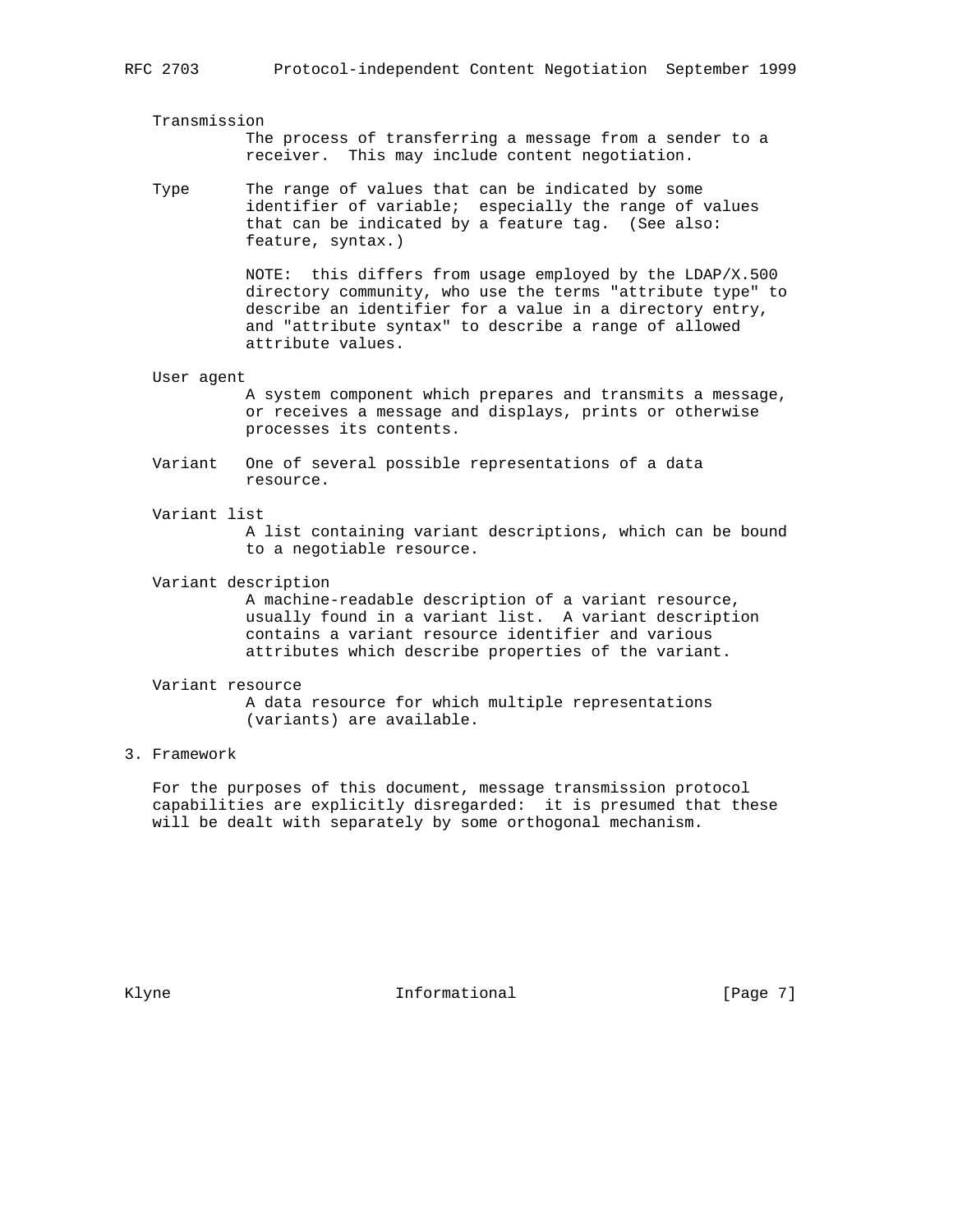Content negotiation covers three elements:

- 1. expressing the capabilities of the sender and the data resource to be transmitted (as far as a particular message is concerned),
- 2. expressing the capabilities of a receiver (in advance of the transmission of the message), and
- 3. a protocol by which capabilities are exchanged.

 These negotiation elements are addressed by a negotiation framework incorporating a number of design elements with dependencies shown:



 Within this overall framework, expressing the capabilities of sender and receiver is covered by negotiation metadata. The protocol for exchanging capabilities is covered by the abstract negotiation framework and its binding to a specific application protocol.

 Application protocol independence is addressed by separating the abstract negotiation process and metadata from concrete representations and protocol bindings.

3.1 Abstract framework for content negotiation

 The negotiation framework provides for an exchange of negotiation metadata between the sender and receiver of a message which leads to determination of a data format which the sender can provide and the recipient can process. Thus, there are three main elements which are the subjects of the negotiation process and whose capabilities are described by the negotiation metadata: the sender, the transmitted data file format and the receiver.

Klyne **Informational** Informational [Page 8]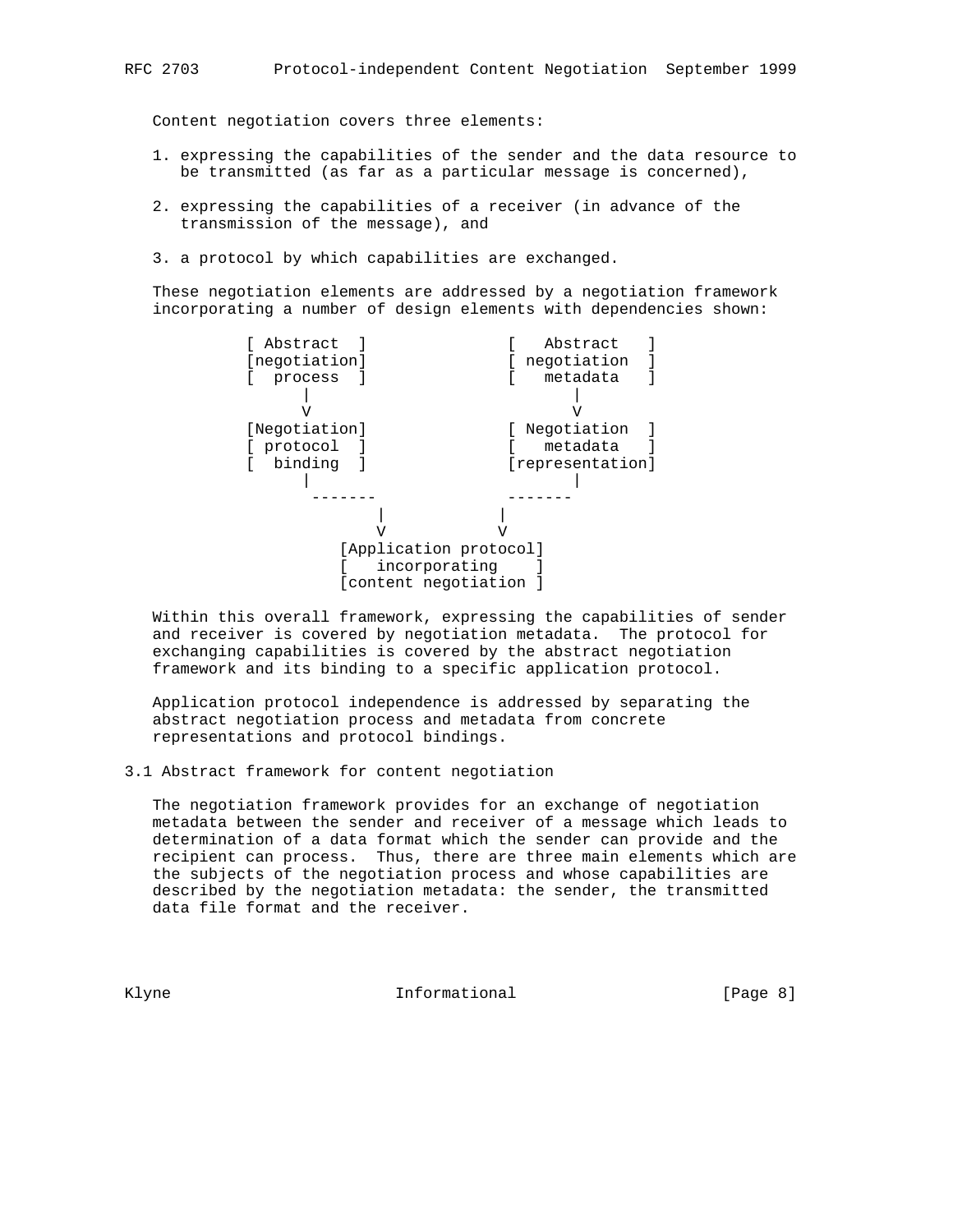The life of a data resource may be viewed as:

 (C) (T) (F) [A]-->--[S]-->--[R]-->--[U]

where:

 [A] = author of document (C) = original document content [S] = message sending system (T) = transmitted data file (representation of (C)) [R] = receiving system (F) = formatted (rendered) document data (presentation of (C)) [U] = user or consumer of a document

 Here, it is [S] and [R] who exchange negotiation metadata to decide the form of (T), so these elements are the focus of our attention.

 Negotiation metadata provided by [S] would take account of available document content (C) (e.g. availability of resource variants) as well as its own possible ability to offer that content in a variety of formats.

 Negotiation metadata provided by [R] would similarly take account of the needs and preferences of its user [U] as well as its own capabilities to process and render received data.

## 3.1.1 The negotiation process

 Negotiation between the sender [S] and the receiver [R] consists of a series of negotiation metadata exchanges that proceeds until either party determines a specific data file (T) to be transmitted. If the sender makes the final determination, it can send the file directly. Otherwise the receiver must communicate its selection to the sender who sends the indicated file.

 This process implies an open-ended exchange of information between sender and receiver. Not every implementation is expected to implement this scheme with the full generality thus implied. Rather, it is expected that every concrete negotiation can be viewed as a subset of this process.

 For example, Transparent Content Negotiation (TCN) [5] uses a model in which one of the following happens:

 o The recipient requests a resource with no variants, in which case the sender simply sends what is available.

Klyne **Informational Informational** [Page 9]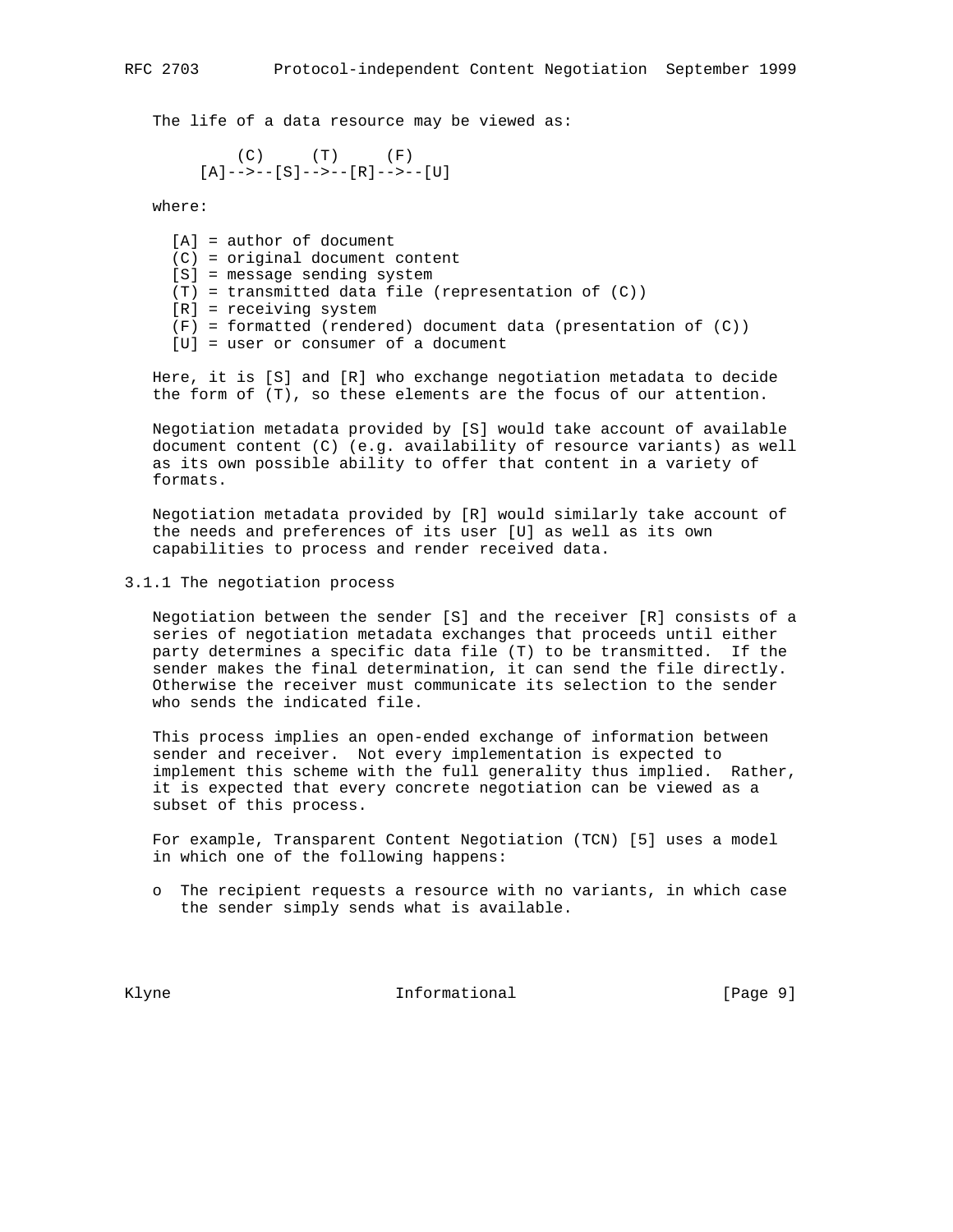- - o A variant resource is requested, in which case the server replies with a list of available variants, and the client chooses one variant from those offered.
	- o The recipient requests a variant resource, and also provides negotiation metadata (in the form 'Accept' headers) which allows the server to make a choice on the client's behalf.

 Another, simpler example is that of fax negotiation: in this case the intended recipient declares its capabilities, and the sender chooses a message variant to match.

 Each of these can be viewed as a particular case of the general negotiation process described above. Similar observations can be made regarding the use of directory services or MIME ' Multipart/alternative' in conjunction with e-mail message transmission.

3.2 Abstract model for negotiation metadata

 A simple but general negotiation framework has been described, which is based on the exchange of negotiation metadata between sender and recipient. The mechanism by which data is exchanged is not important to the abstract negotiation framework, but something does need to be said about the general form of the metadata.

 The terminology and definitions section of this document places constraints on the form of negotiation metadata, and the descriptions that follow should be read in conjunction with the definitions to which they refer.

Negotiation metadata needs to encompass the following elements:

- o Media feature: a way to describe attributes of a data resource.
- o Feature set: a description of a range of possible media feature combinations which can be: offered by a sender; represented by a data file format; or processed by a receiver.
- o One or more naming schemes for labelling media features and feature sets. These should be backed up by some kind of registration process to ensure uniqueness of names and to encourage a common vocabulary for commonly used features.
- o A framework of data types for media features, indicating the range and properties of value types which can be represented.

Klyne **Informational Informational** [Page 10]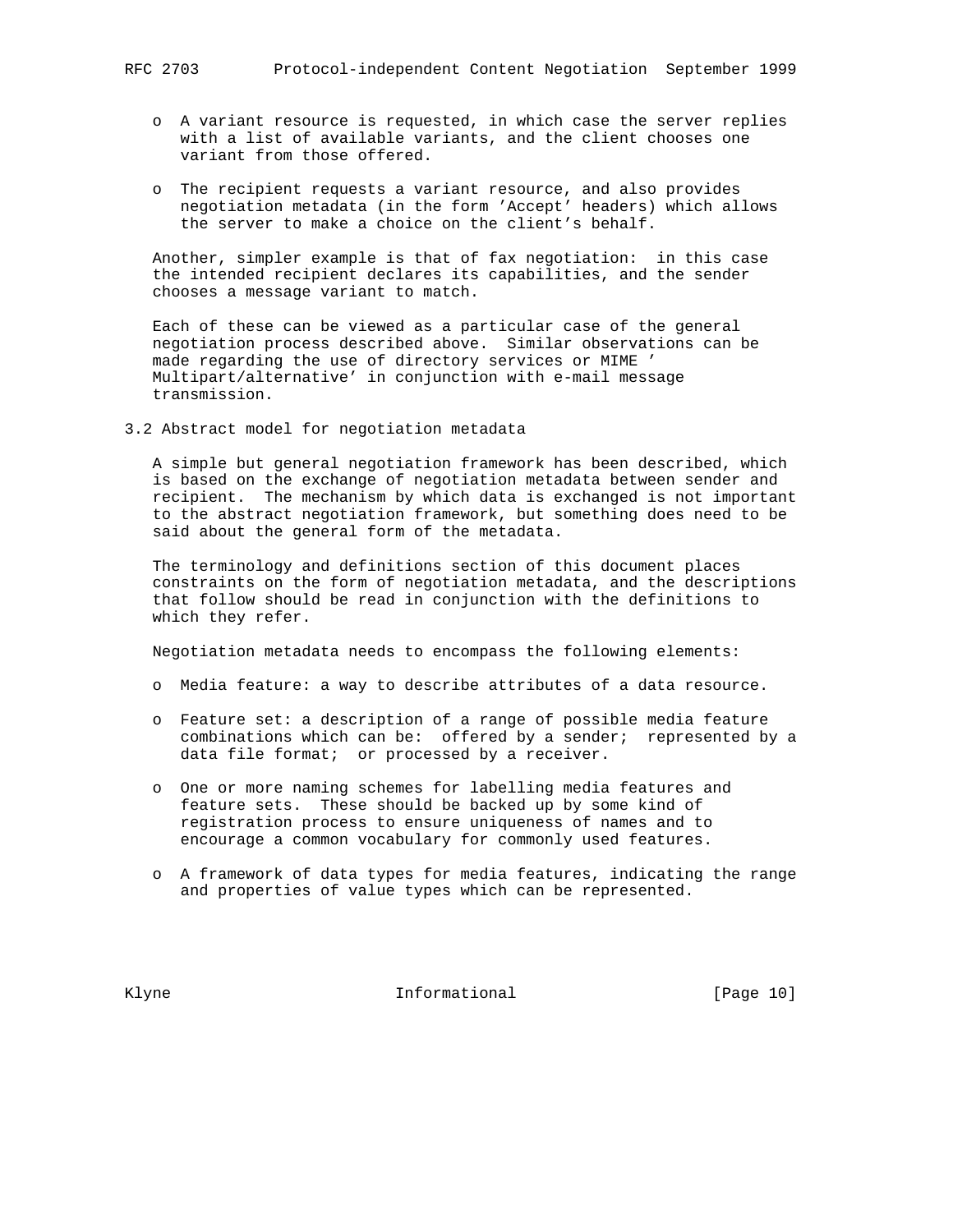- o A way to combine media features into feature sets, capable of expressing feature dependencies within a feature set (e.g. 640x480 pixel size and 256 colours, or 800x600 pixel size and 16 colours).
- o Some way to rank feature sets based upon sender and receiver preferences for different feature values.
- 3.3 Text representation for negotiation metadata

 A concrete textual representation for media feature values and feature set descriptions would provide a common vocabulary for feature data in text-based protocols like HTTP and SMTP.

 In defining a textual representation, the issue of allowable character sets needs to be addressed. Whether or not negotiation metadata needs to support a full gamut of international characters will depend upon the framework of data types adopted for media features. As negotiation metadata would be used as a protocol element (not directly visible to the user) rather than part of the message content, support for extended character sets may be not required.

 A textual representation for negotiation metadata would imply a textual representation for media feature names, and also for expressions of the media feature combining algebra.

3.4 ASN.1 description of negotiation metadata

 For use with non-text-based protocols, an ASN.1 description and encoding designation for negotiation metadata could be helpful for incorporating the common negotiation framework into ASN.1-derived protocols like X.400, X.500, LDAP and SNMP.

 An ASN.1 description of negotiation metadata formats suggests that separate media feature naming scheme based on ISO object identifiers would be valuable.

3.5 Protocol binding guidelines

 Specific protocol bindings will be needed to use the abstract framework for negotiation.

 Details of protocol bindings would be beyond the scope of this work, but guidelines maybe not. (SASL might provide a useful model here.)

Klyne 11 and Informational The Informational (Page 11)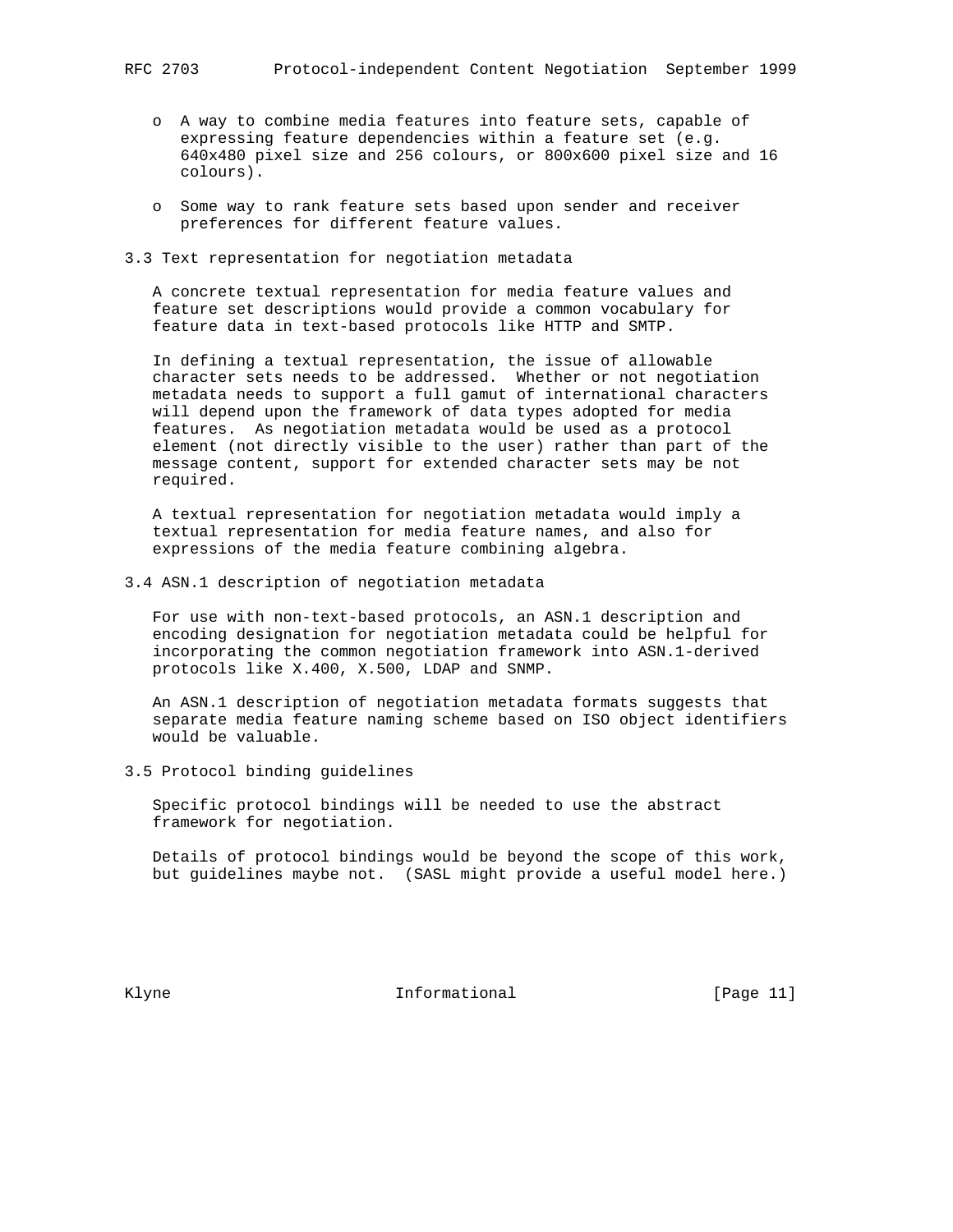# 4. Goals

These goals are presented in two categories:

- 1. Negotiation framework and metadata goals which address the broad goals of negotiation in a protocol-independent fashion.
- 2. Specific goals which relate to the deployment of negotiation in the context of a specific protocol (e.g. relation to HTTP protocol operations, cache interactions, security issues, existing HTTP negotiation mechanisms, application to variant selection, etc.). These would be addressed by a specific protocol binding for the negotiation framework.
- 4.1 Generic framework and metadata goals
	- o A common vocabulary for designating features and feature sets.
	- o A stable reference for commonly used features.
	- o An extensible framework, to allow rapid and easy adoption of new features.
	- o Permit an indication of quality or preference.
	- o Capture dependencies between feature values
	- o A uniform framework mechanism for exchanging negotiation metadata should be defined that can encompass existing negotiable features and is extensible to future (unanticipated) features.
	- o Efficient negotiation should be possible in both receiver initiated ('pull') and sender initiated ('push') message transfers.
	- o The structure of the negotiation procedure framework should stand independently of any particular message transfer protocol.
	- o Be capable of addressing the role of content negotiation in fulfilling the communication needs of less able computer users.

4.2 Protocol-specific deployment goals

 o A negotiation should generally result in identification of a mutually acceptable form of message data to be transferred.

Klyne **Informational Informational** [Page 12]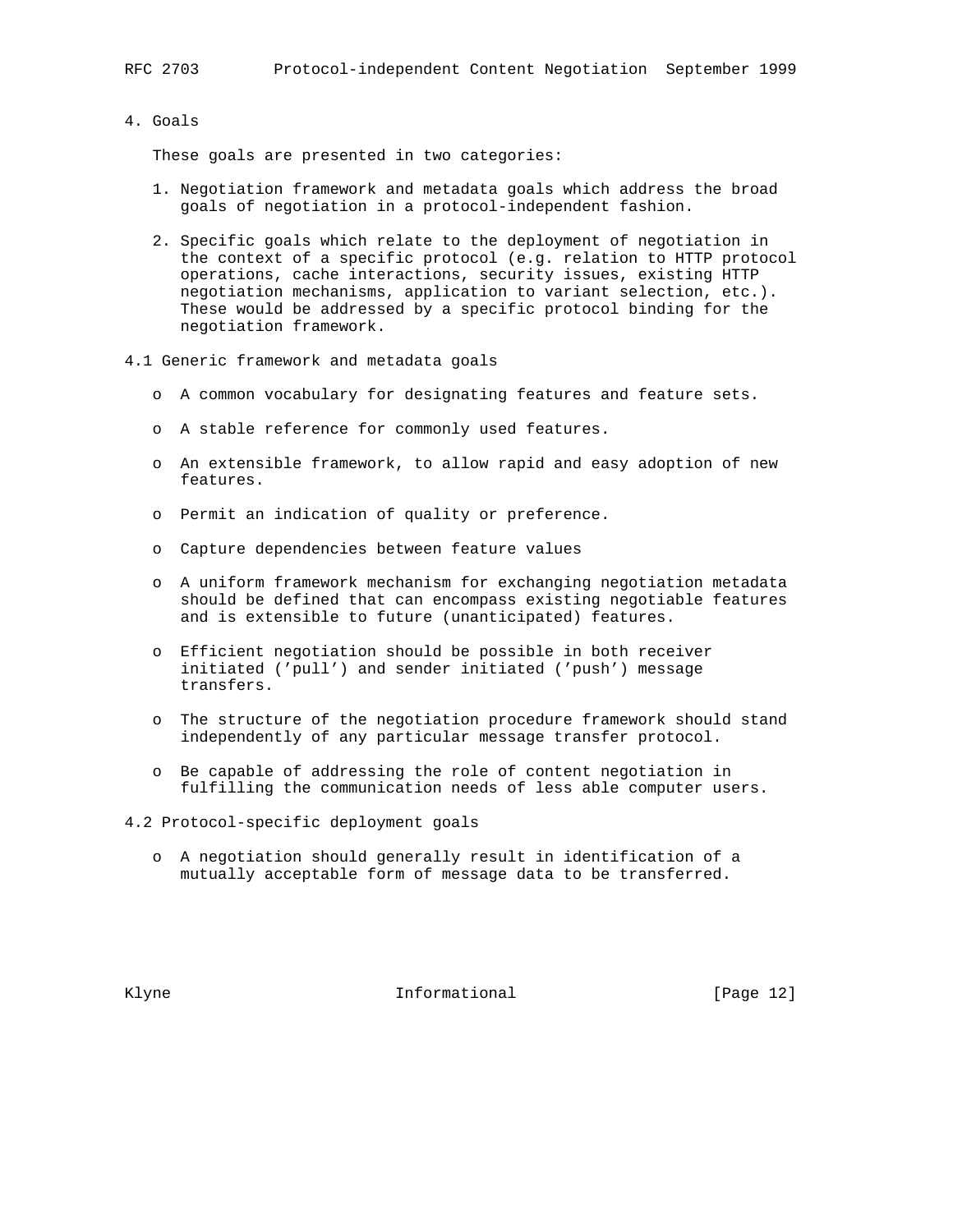- o If capabilities are being sent at times other than the time of message transmission, then they should include sufficient information to allow them to be verified and authenticated.
- o A capability assertion should clearly identify the party to whom the capabilities apply, the party to whom they are being sent, and some indication of their date/time or range of validity. To be secure, capability assertions should be protected against interception and substitution of valid data by invalid data.
- o A request for capability information, if sent other than in response to delivery of a message, should clearly identify the requester, the party whose capabilities are being requested, and the time of the request. It should include sufficient information to allow the request to be authenticated.
- o In the context of a given application, content negotiation may use one or several methods for transmission, storage, or distribution of capabilities.
- o The negotiation mechanism should include a standardized method for associating features with resource variants.
- o Negotiation should provide a way to indicate provider and recipient preferences for specific features.
- o Negotiation should have the minimum possible impact on network resource consumption, particularly in terms of bandwidth and number of protocol round-trips required.
- o Systems should protect the privacy of users' profiles and providers' inventories of variants.
- o Protocol specifications should identify and permit mechanisms to verify the reasonable accuracy of any capability data provided.
- o Negotiation must not significantly jeopardize the overall operation or integrity of any system in the face of erroneous capability data, whether accidentally or maliciously provided.
- o Intelligent gateways, proxies, or caches should be allowed to participate in the negotiation.
- o Negotiation metadata should be regarded as cacheable, and explicit cache control mechanisms provided to forestall the introduction of ad-hoc cache-busting techniques.

Klyne **Informational Informational** [Page 13]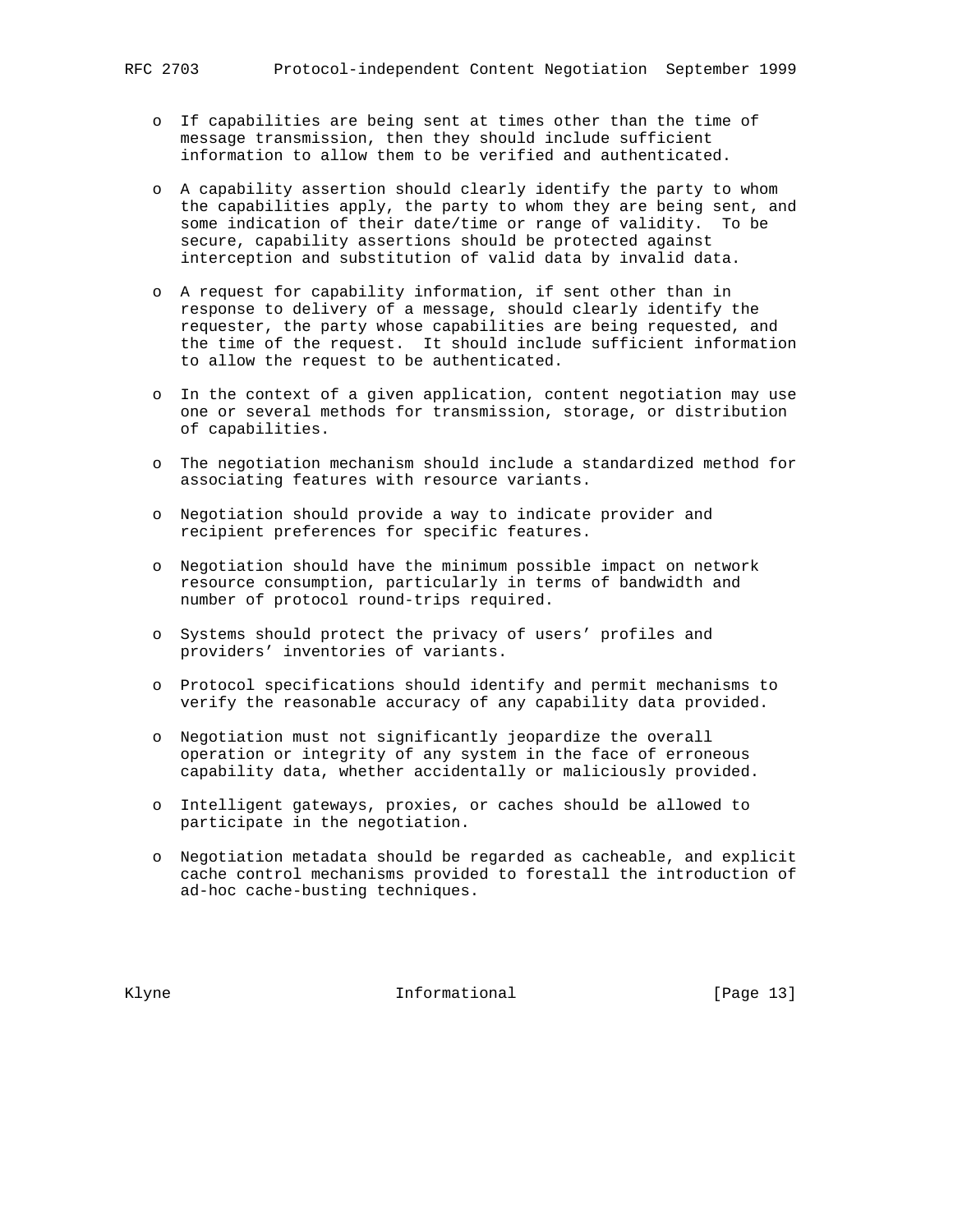- o Automatic negotiation should not pre-empt a user's ability to choose a document format from those available.
- 5. Technical issues
- 5.1 Non-message resource transfers

 The ideas for generic content negotiation have been conceived and developed in the context of message-oriented data transmissions.

 Message data is defined elsewhere as a data whose entire content is decided before the start of data transmission. The following are examples of non-message data transfers.

- o streamed data,
- o interactive computations,
- o real-time data acquisition,

 Does a proposed approach to negotiation based on message data reasonably extend to streamed data (e.g. data whose content is not fully determined by the time the first data items are transmitted)?

 It may be that the metadata will be applicable, but the abstract negotiation process framework may be insufficient to these more demanding circumstances.

5.2 End-to-end vs hop-by-hop negotiations

 Could this distinction place any special demands or constraints on a generic negotiation framework, or is this simply a protocol issue?

- o End-to-end negotiation gives greatest confidence in the outcome.
- o Hop-by-hop may have advantages in a network of occasionally connected systems, but will place additional demands on intervening message transmission agents.

 Hop-by-hop negotiation implies that negotiation responses are not necessarily a definitive indication of an endpoint system's capabilities. This in turn implies a possible need for time-to-live and re-verification mechanisms to flush out stale negotiation data.

 Note that one of the stated goals is to allow proxies and caches to participate in the negotiation process, as appropriate.

Klyne **Informational Informational** [Page 14]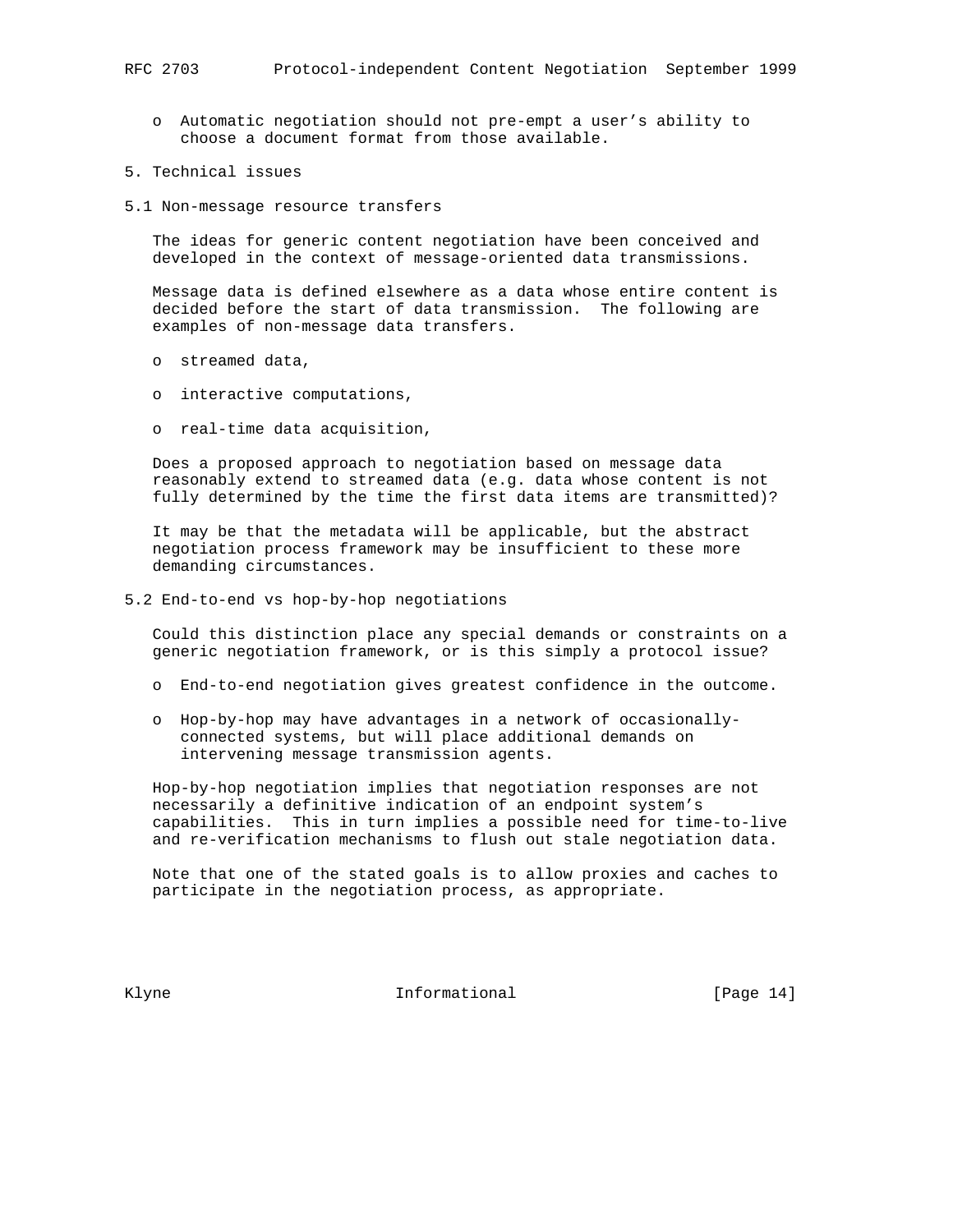### 5.3 Third-party negotiation

 An extension of the hop-by-hop vs. end-to-end negotiation theme is to consider the implications of allowing any system other than an endpoint participant in the message transmission to supply negotiation metadata.

 Any use of a third party in the negotiation process inevitably increases the possibilities for introducing errors into the negotiation metadata.

 One particular example of a third party participant in a negotiation process that is frequently suggested is the use of a directory service using LDAP or similar protocols. What additional steps need to be taken to ensure reasonable reliability of negotiation metadata supplied by this means?

5.4 Use of generic directory and resolution services

 It is clearly helpful to use existing protocols such as LDAP to exchange content negotiation metadata.

 To achieve this, it be necessary to define directory or other schema elements which are specific to content negotiation. For example, an LDAP attribute type for a media feature set.

5.5 Billing issues

 Negotiation may raise some billing-related issues in some contexts because it potentially incurs a two-way exchange of data not necessarily completed during a single connection. There is an issue of who pays for return messages, etc., in a non-connected environment like e-mail or fax.

5.6 Performance considerations

 Negotiation can impact performance in both positive and negative ways.

 The obvious negative impact arises from the exchange of additional data which necessarily consumes some additional bandwidth. There is also an issue of round-trip or third-party query delays while negotiation metadata is being exchanged before transmission of the message itself is commenced.

 Over the Internet, there are some bandwidth/latency trade-offs which can be made. For example, in Internet e-mail the MIME type ' multipart/alternative' can be used to send multiple versions of a

Klyne Informational [Page 15]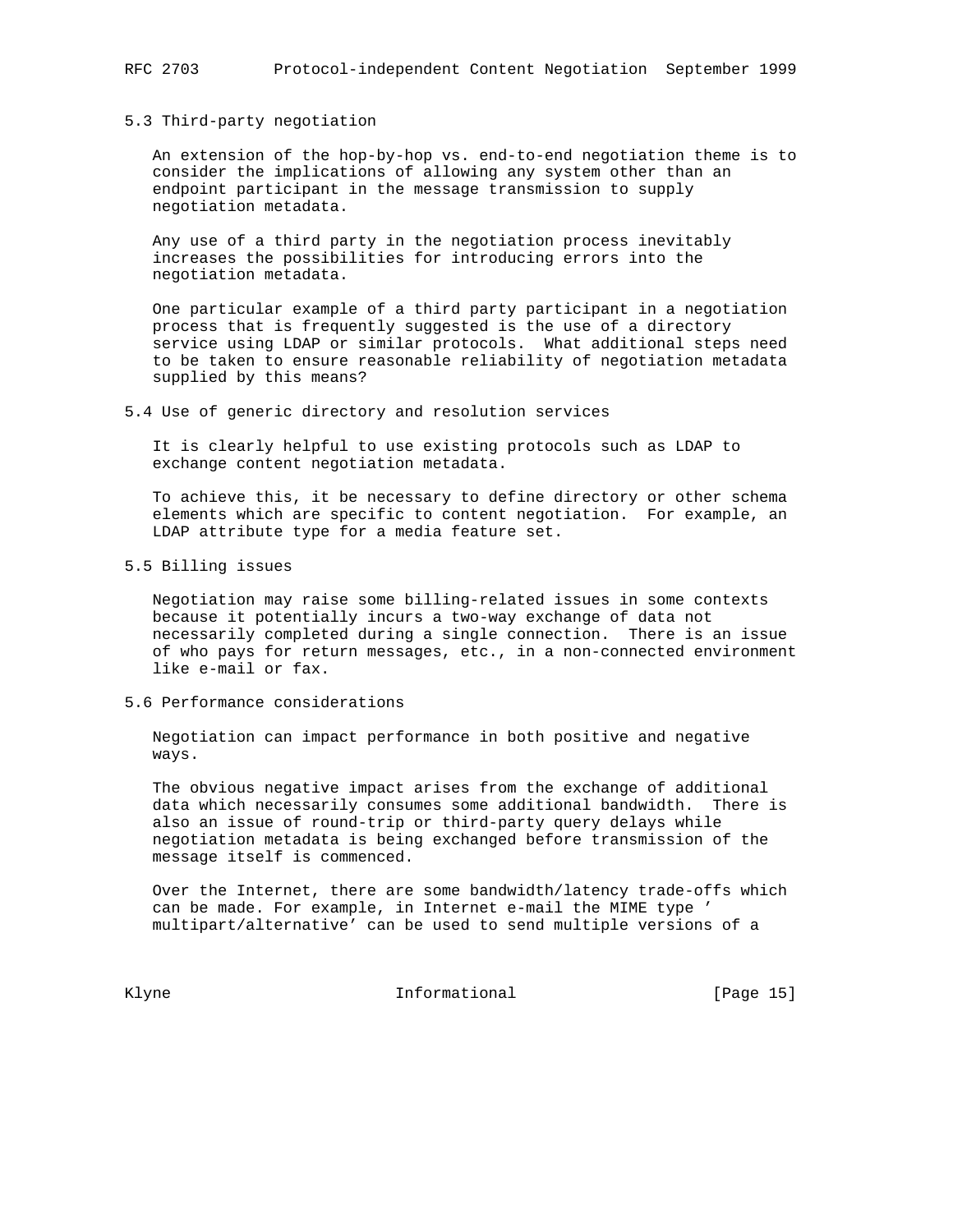resource: this preserves latency by using additional bandwidth to send a greater volume of data. On the other hand, HTTP [7] suggests a negotiation mechanism which preserves bandwidth at the cost of introducing a round-trip delay (section 12.2, Agent-driven negotiation).

 To set against the negative performance impact of content negotiation, it is to be hoped that overall network efficiency is to be improved if it results in the most useful data format being delivered to its intended recipient, first time, almost every time.

5.7 Confidence levels in negotiated options

 In some cases (e.g. when there has been a direct exchange of information with the remote system) the communicating parties will have a high degree of confidence in the outcome of a negotiation. Here, a data exchange can be performed without need for subsequent confirmation that the options used were acceptable.

 In other cases, the options will be a best-guess, and it may be necessary to make provision for parties to reject the options actually used in preference for some other set.

 This consideration is likely to interact with performance considerations.

 A useful pattern, adopted by TCN [5], is to define a negotiation procedure which guarantees a correct outcome. This forms the foundation for a procedure which attempts to use easily-obtained but less reliable information in an attempt to optimize the negotiation process but that contains checks to guarantee the final result will be the same as would have been obtained by the full negotiation procedure. Such procedures sometimes have to resort to the original "full cycle" negotiation procedure, but in a majority of cases are expected to reach their conclusion by an optimized route.

6. Security Considerations

 The purposes of this section is to identify and catalogue some security issues that feature negotiation protocols should consider.

6.1 Privacy

Privacy may be adversely affected by:

o Unintended disclosure of personal information.

Klyne **Informational Informational** [Page 16]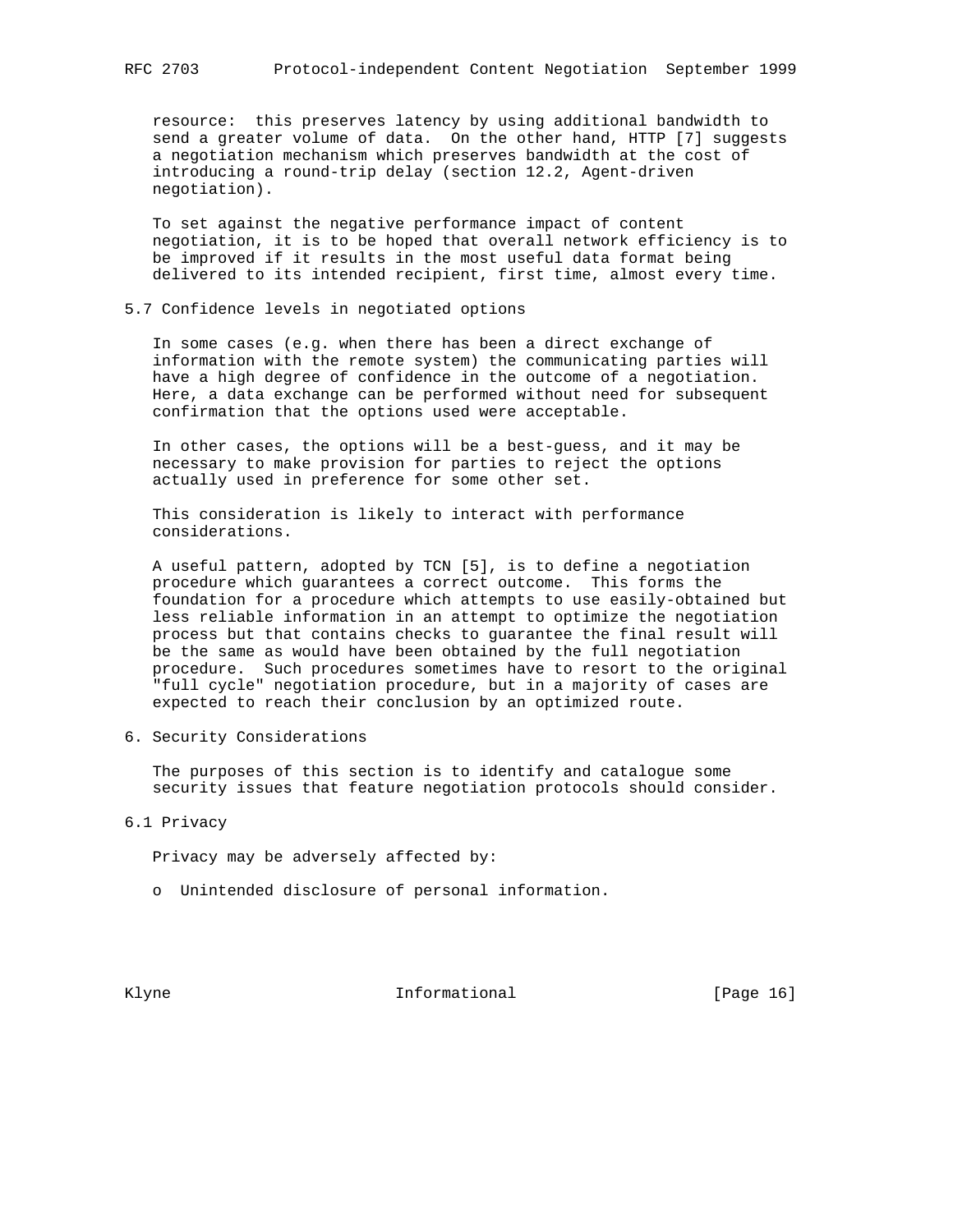- o Spoofed requests for negotiation data simply for the purposes of gathering information, and not as part of a bona fide message transmission.
- 6.2 Denial of service attacks

Service denial may be caused by:

- o Injection of false negotiation data.
- o Excessive requests for negotiation data
- 6.3 Mailing list interactions

 Content negotiation with final recipients is somewhat at odds with normal practice for maintaining lists for redistribution of Internet mail.

 It may be appropriate for a sender to negotiate data formats with a list manager, and for a list manager to negotiate with message recipients. But the common practice of keeping confidential the identities and addresses of mailing list subscribers suggests that end-to-end negotiation through a mailing list is not consistent with good security practice.

6.4 Use of security services

 Protocols that employ security services for message transfer should also apply those services to content negotiation:

- o Authenticated requests for negotiation metadata provide a means for a potential recipient to moderate the distribution of media capability information.
- o Authentication of negotiation metadata provides a means for potential message senders to avoid using incorrect information injected by some other party.
- o Encryption of negotiation data may help to prevent disclosure of sensitive capability-related information to snoopers.
- o Conducting a negotiation exchange over an authenticated or encrypted protocol session (e.g. SASL), transport connection or network path (e.g. TLS, IPSEC) can provide for mutual authentication of both parties in an exchange of negotiation data.

Klyne **Informational Informational** [Page 17]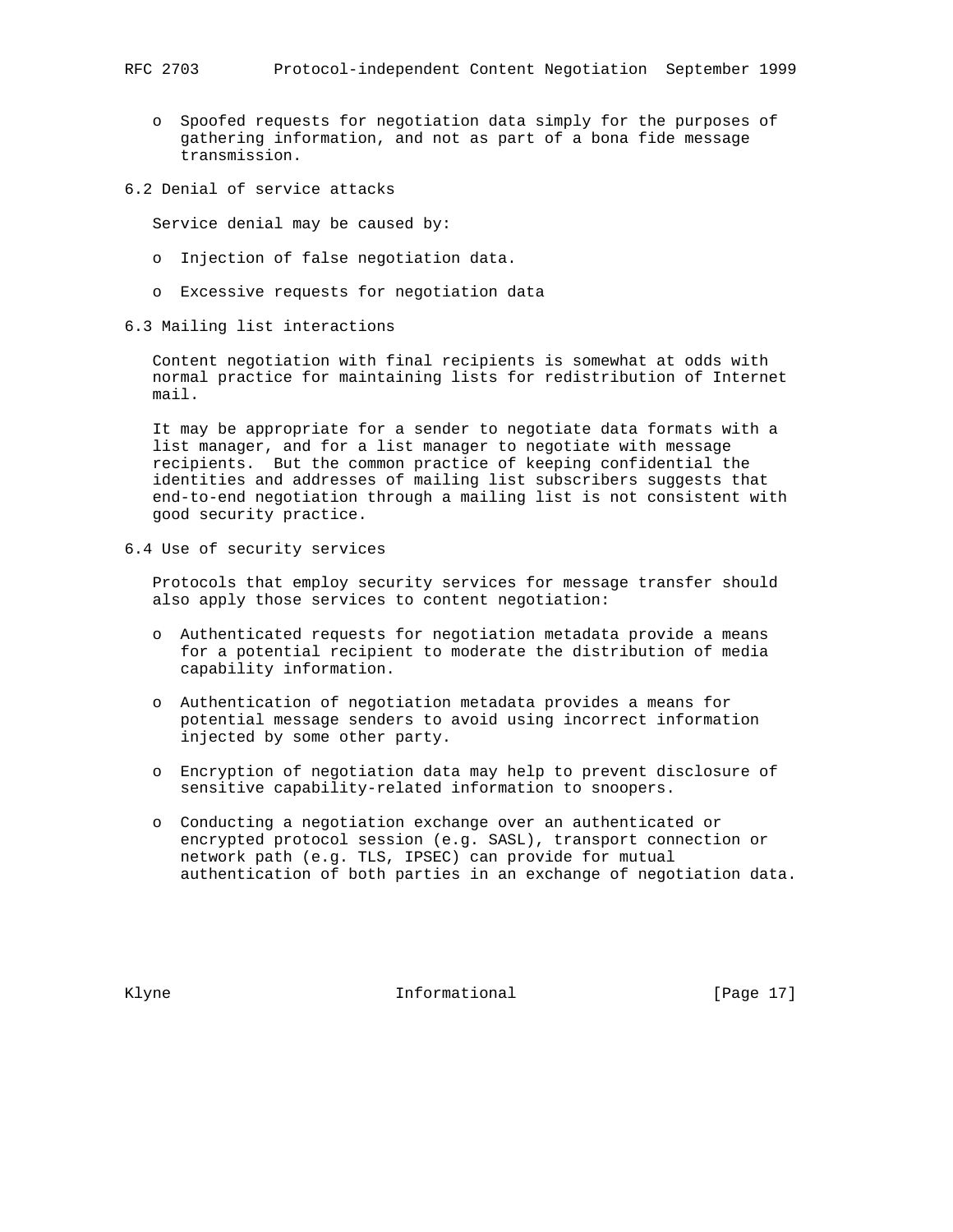## 6.5 Disclosure of security weaknesses

### 6.5.1 User agent identification

 Disclosure of capability information may allow a potential attacker to deduce what message handling agent is used, and hence may lead to the exploitation of known security weaknesses in that agent.

6.5.2 Macro viruses

 Macro viruses are a widespread problem among applications such as word processors and spreadsheets. Knowing which applications a recipient employs (e.g. by file format) may assist in a malicious attack. However, such viruses can be spread easily without such knowledge by sending multiple messages, where each message infects a specific application version.

6.5.3 Personal vulnerability

 One application of content negotiation is to enable the delivery of message content that meets specific requirements of less able people. Disclosure of this information may make such people potential targets for attacks that play on their personal vulnerabilities.

6.6 Problems of negotiating security

 If feature negotiation is used to decide upon security-related features to be used, some special problems may be created if the negotiation procedure can be subverted to prevent the selection of effective security procedures.

 The security considerations section of GSS-API negotiation [8] discusses the use of integrity protecting mechanisms with security negotiation.

7. Acknowledgements

 Some material in this memo has been derived from earlier memos by Koen Holtman, Andrew Mutz, Ted Hardie, Larry Masinter, Dan Wing, Neil Joffe. Matters relating to the importance and relevance of content negotiation to less-able users were raised by Al Gilman.

 This memo has also been informed by the debates of the IETF "conneg" working group.

Klyne **Informational Informational** [Page 18]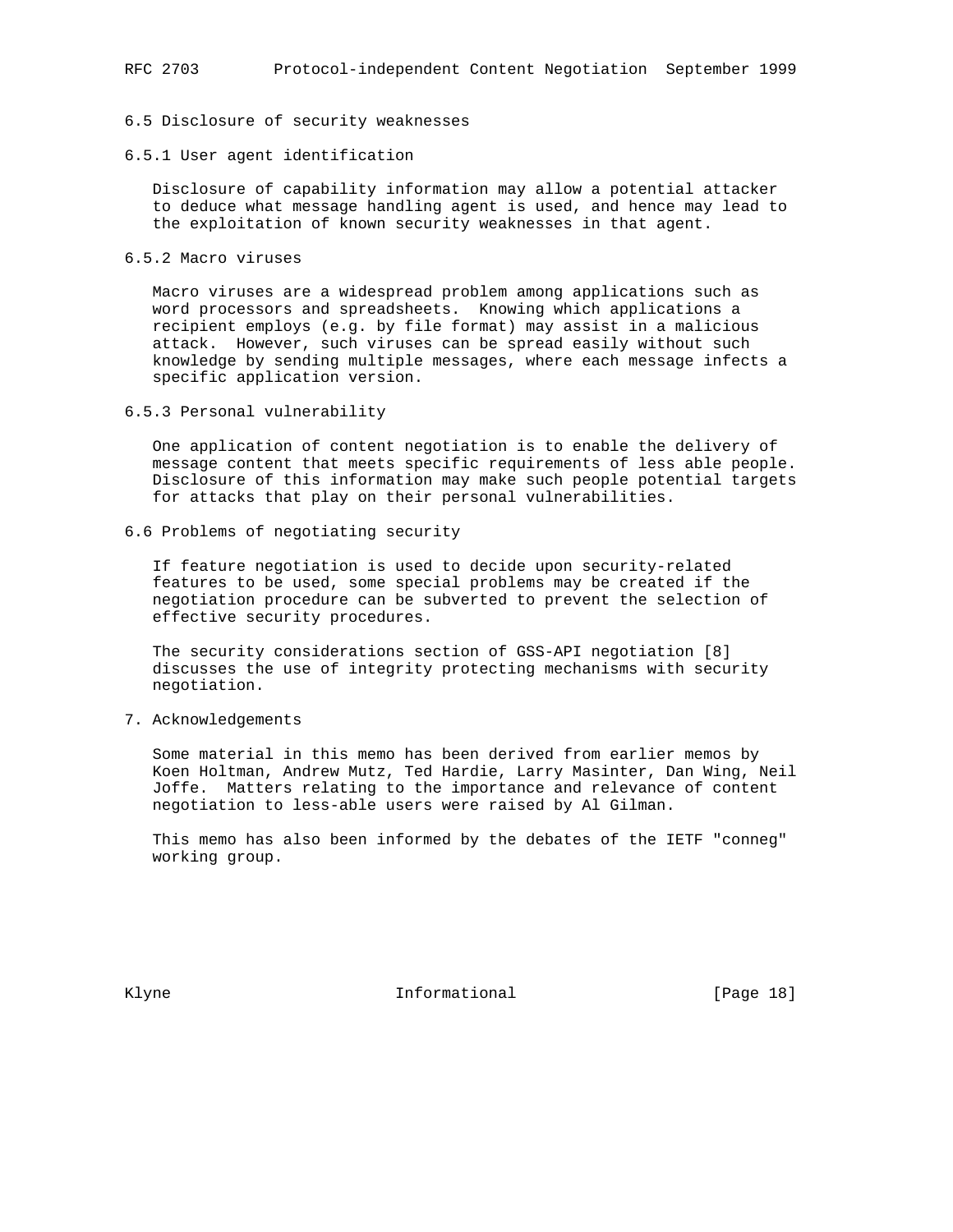- 8. References
	- [1] Freed, N. and N. Borenstein, "Multipurpose Internet Mail Extensions (MIME) Part 1: Format of Internet message bodies", RFC 2045, November 1996.
	- [2] Freed, N. and N. Borenstein, "Multipurpose Internet Mail Extensions (MIME) Part 2: Media Types", RFC 2046, November 1996.
	- [3] Holtman, K., et al., "The Alternates Header Field", Work in Progress.
	- [4] Hardie, T., "Scenarios for the Delivery of Negotiated Content", Work in Progress.
	- [5] Holtman, K. and A. Mutz, "Transparent Content Negotiation in HTTP", RFC 2295, March 1998.
	- [6] Wing, D., "Indicating Supported Media Features Using Extensions to DSN and MDN", RFC 2530, March 1999.
	- [7] Fielding, R., Gettys, J., Mogul, J., Frytyk, H. and T. Berners- Lee, "Hyptertext Transfer Protocol -- HTTP/1.1", RFC 2068, January 1997.
	- [8] Blaize, E. and D. Pinkas, "The Simple and Protected GSS-API Negotiation Mechanism", RFC 2478, December 1998.
- 9. Author's Address

| Graham Klyne<br>5th Generation Messaging Ltd.<br>5 Watlington Street<br>Nettlebed<br>Henley-on-Thames, RG9 5AB<br>United Kingdom | Content Technologies Ltd.<br>1220 Parkview, Arlington Business Park<br>Theale<br>Reading, RG7 4SA<br>United Kingdom. |
|----------------------------------------------------------------------------------------------------------------------------------|----------------------------------------------------------------------------------------------------------------------|
| Phone: $+44$ 1491 641 641<br>+44 1491 641 611<br>Fax:<br>EMail: GK@ACM.ORG                                                       | +44 118 930 1300<br>+44 118 930 1301                                                                                 |

Klyne **Informational Informational** [Page 19]